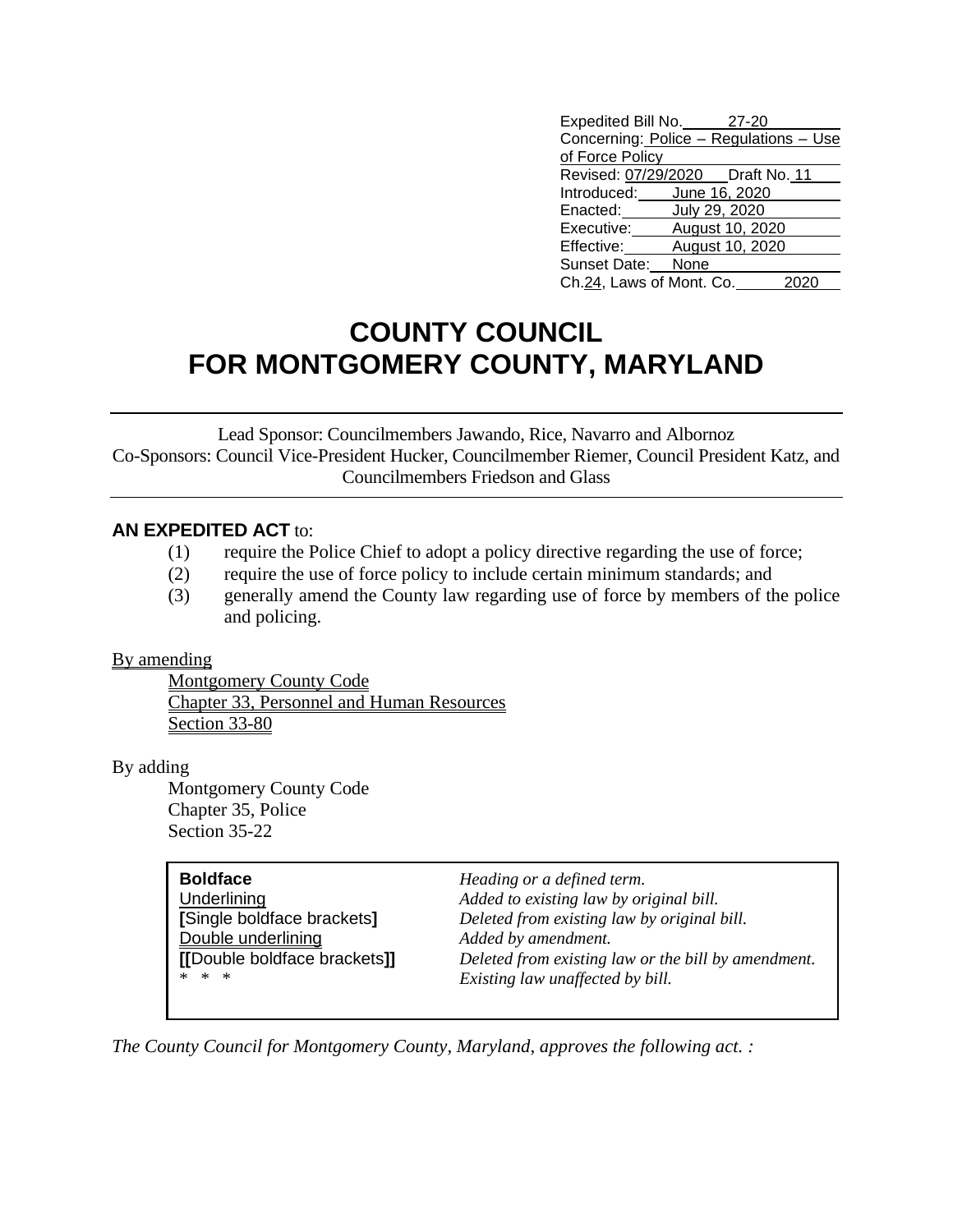| $\mathbf{1}$   |            | Sec 1. Section 33-80 is amended and 35-22 is added as follows:                    |
|----------------|------------|-----------------------------------------------------------------------------------|
| $\overline{2}$ |            | 33-80. Collective bargaining.                                                     |
| 3              |            | ∗<br>∗<br>∗                                                                       |
| 4              | (c)        | [[ <i>Exemption</i> ]] <i>Exemptions</i> .                                        |
| 5              |            | Nothing contained in this article shall be construed to limit the<br>(1)          |
| 6              |            | discretion of the employer voluntarily to discuss with the                        |
| 7              |            | representatives of its employees any matter concerning the                        |
| 8              |            | employer's exercise of any of the enumerated rights set forth in                  |
| 9              |            | subsection 33-80(b) above, but such matters shall not be subject                  |
| 10             |            | to bargaining.                                                                    |
| 11             |            | The minimum standards of the policies adopted by the Police<br>(2)                |
| 12             |            | Chief under Section 35-22 must not be subject to bargaining.                      |
| 13             |            | ∗<br>∗<br>∗                                                                       |
| 14             |            | <u>35-22. Police use of force policy and no-knock warrant policy – minimum</u>    |
| 15             | standards. |                                                                                   |
| 16             | (a)        | <i>Definitions.</i> In this Section, the following terms have the meanings        |
| 17             |            | indicated.                                                                        |
| 18             |            | <i>Alternatives</i> means tactics and methods used by a law enforcement           |
| 19             |            | <u>officer to effectuate an arrest that do not unreasonably increase the risk</u> |
| 20             |            | posed to the law enforcement officer or another person, including                 |
| 21             |            | verbal communication, distance, warnings, deescalation tactics and                |
| 22             |            | techniques, tactical repositioning, and other tactics and techniques              |
| 23             |            | intended to stabilize the situation and reduce the immediacy of the risk          |
| 24             |            | so that more time, options, and resources can be called upon to resolve           |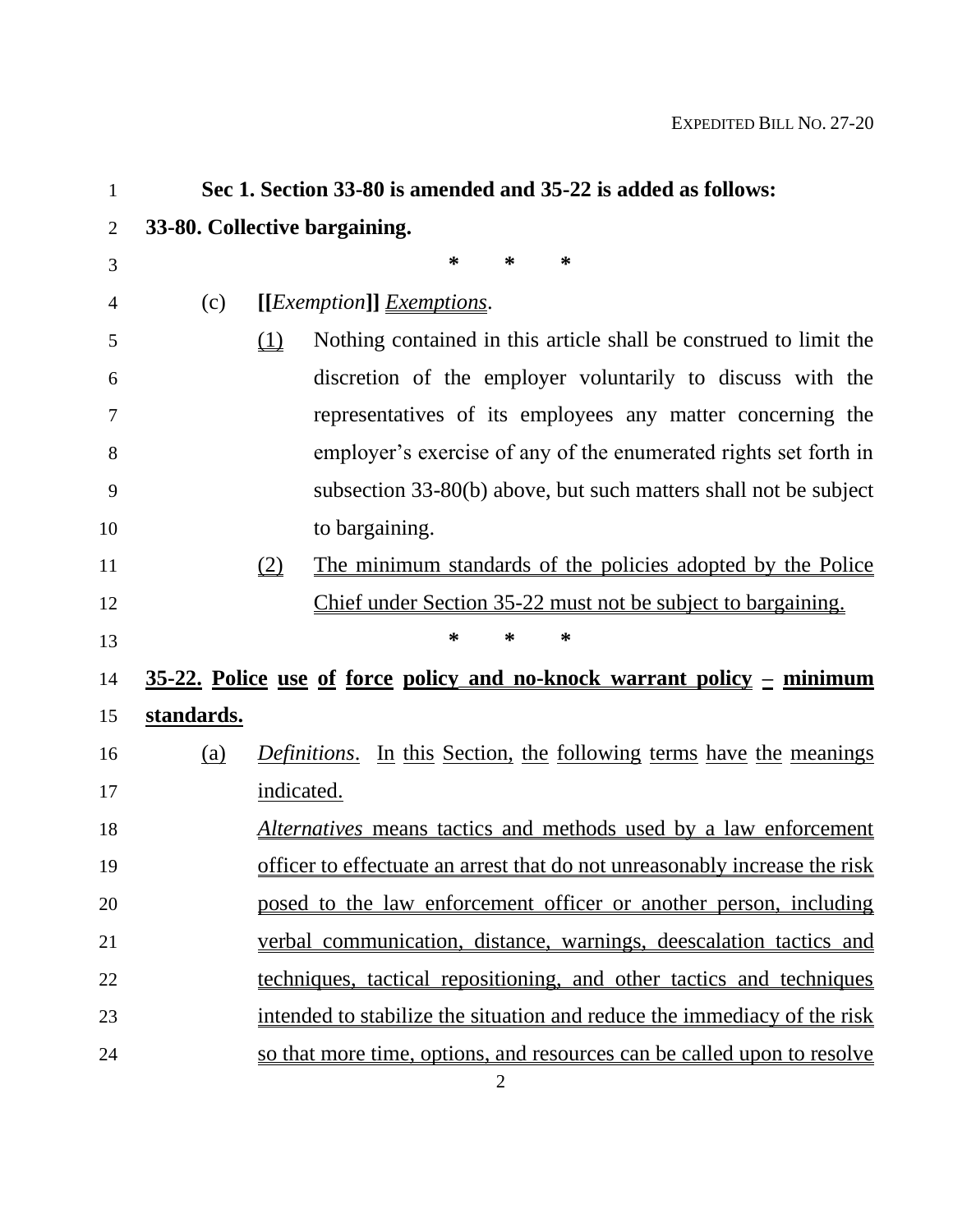| 25 | the situation without the use of force. With respect to the use of deadly        |
|----|----------------------------------------------------------------------------------|
| 26 | force, such term includes the use of less lethal force.                          |
| 27 | <i>Carotid restraint</i> means a technique applied in an effort to control or    |
| 28 | <u>disable a subject by applying pressure to the carotid artery, the jugular</u> |
| 29 | vein, or the neck with the purpose or effect of controlling a subject's          |
| 30 | <u>movement or rendering a subject unconscious by constricting the flow</u>      |
| 31 | of blood to and from the brain.                                                  |
| 32 | <b>Deadly force means force that creates a substantial risk of causing death</b> |
| 33 | <u>or serious bodily injury, including the discharge of a firearm, a carotid</u> |
| 34 | restraint, or a neck restraint [[, and multiple discharges of an electronic      |
| 35 | <u>control</u> weapon]].                                                         |
| 36 | Deescalation tactics and techniques means proactive actions and                  |
| 37 | <u>approaches used by a law enforcement officer to stabilize the situation</u>   |
| 38 | so that more time, options, and resources are available to gain a                |
| 39 | person's voluntary compliance and reduce or eliminate the need to use            |
| 40 | <u>force, including verbal persuasion, warnings, tactical techniques,</u>        |
| 41 | slowing down the pace of an incident, waiting out a subject, creating            |
| 42 | distance between the officer and the threat, and requesting additional           |
| 43 | <u>resources</u> to resolve the incident.                                        |
| 44 | Less lethal force means any degree of force that is not likely to have           |
| 45 | lethal effect.                                                                   |
| 46 | <u>Necessary</u> means that another reasonable law enforcement officer           |
| 47 | would objectively conclude, under the totality of the circumstances,             |
| 48 | <u>that there was no [[reasonable]] alternative to the use of force.</u>         |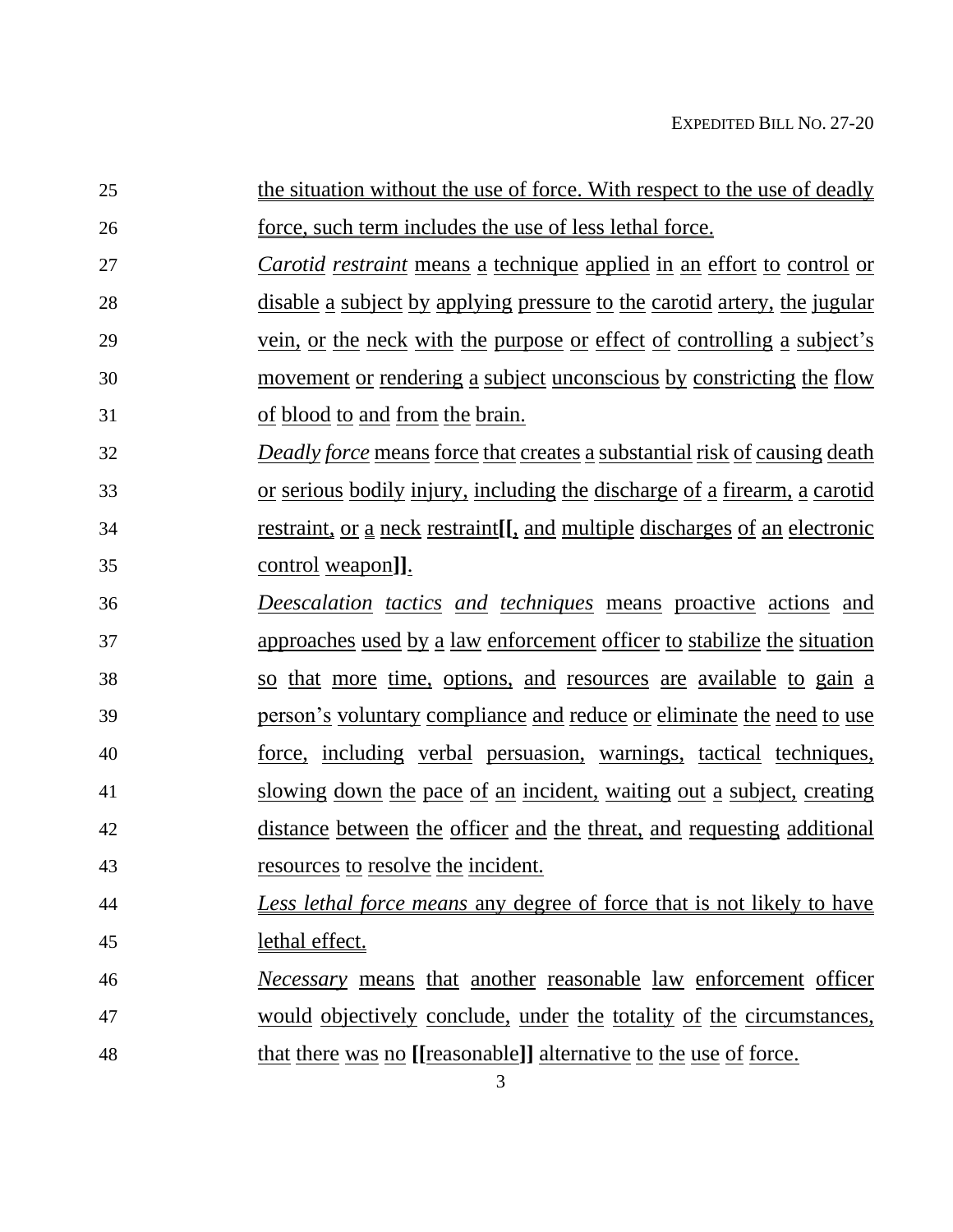*Neck restraint* means a technique involving the use of an arm, leg, or other firm object to attempt to control or disable a subject by applying pressure against the windpipe or the neck with the purpose or effect of controlling a subject's movement or rendering a subject unconscious 53 by blocking the passage of air through the windpipe.

 **[[***Reasonable alternatives* means tactics and methods used by a law enforcement officer to effectuate an arrest that do not unreasonably increase the risk posed to the law enforcement officer or another person, including verbal communication, distance, warnings, deescalation tactics and techniques, tactical repositioning, and other tactics and techniques intended to stabilize the situation and reduce the immediacy of the risk so that more time, options, and resources can be called upon to resolve the situation without the use of force. With respect to the use

- of deadly force, such term includes the use of less lethal force.**]]** *Restrained individual* means an individual who is under control and is not actively resisting arrest by use of intentional force that threatens serious bodily injury.
- *Serious bodily injury* means bodily injury that creates a substantial risk of death, causes a serious, permanent disfigurement, or results in long term loss or impairment of any bodily member or organ.
- *Striking* means hitting forcibly and deliberately with: a weapon; a body part such as a hand, elbow, knee, or foot; or any other implement.
- *Totality of the circumstances* means all credible facts known to the law
- enforcement officer leading up to and at the time of the use of force,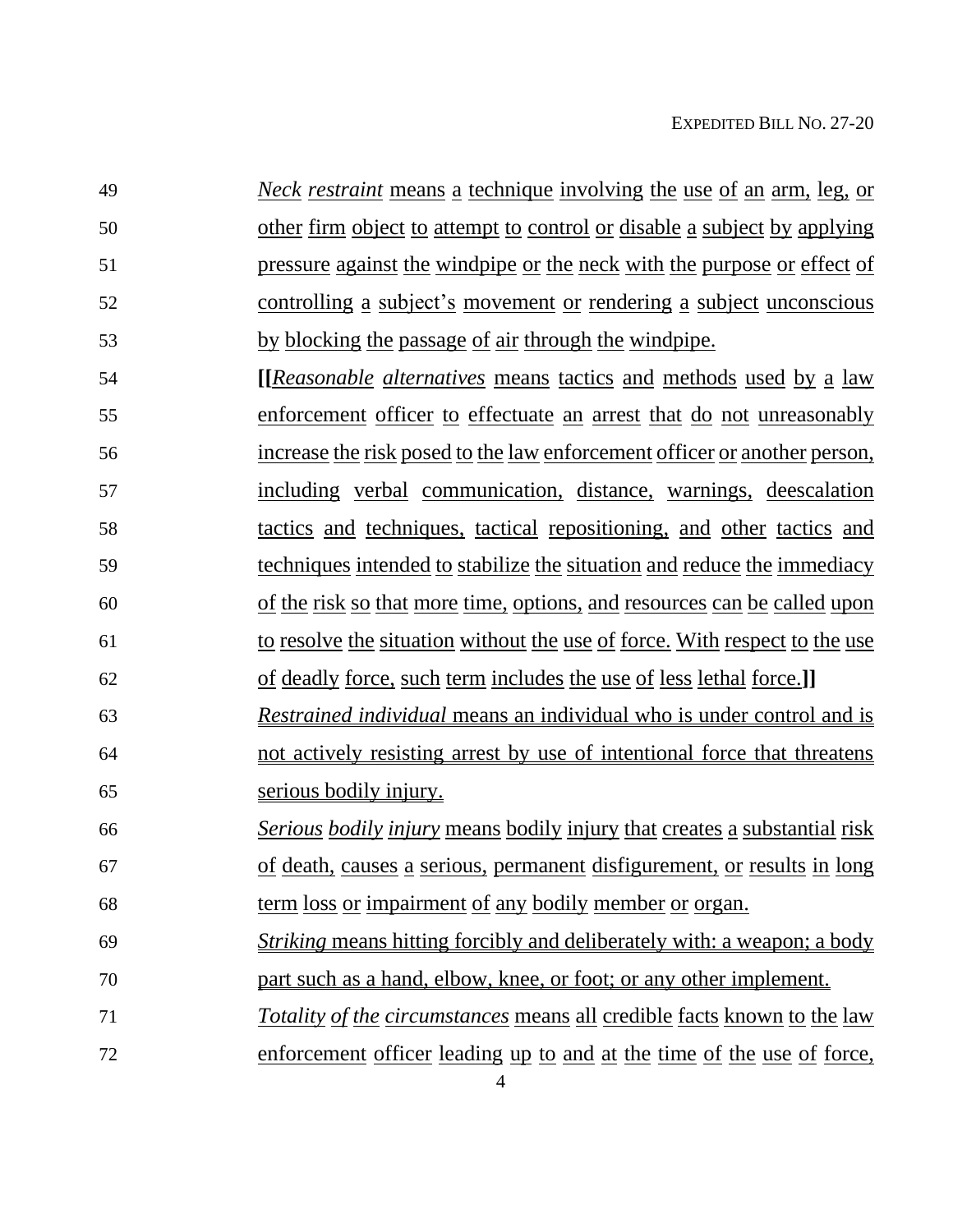| 73 |            |     |         | including the actions of the person against whom the law enforcement           |
|----|------------|-----|---------|--------------------------------------------------------------------------------|
| 74 |            |     |         | <u>officer uses such force and the actions of the law enforcement officer.</u> |
| 75 | <u>(b)</u> |     |         | <u><i>Use of force policy directive – required.</i></u>                        |
| 76 |            | (1) |         | <u>The Police Chief must issue a policy directive that establishes the</u>     |
| 77 |            |     |         | <u>permissible use of force by members of the police.</u>                      |
| 78 |            | (2) |         | The directive must:                                                            |
| 79 |            |     | (A)     | prioritize the safety and dignity of every human life;                         |
| 80 |            |     | (B)     | promote fair and unbiased policing; and                                        |
| 81 |            |     | (C)     | protect vulnerable populations, including individuals with                     |
| 82 |            |     |         | disabilities, children, elderly persons, pregnant [[women]]                    |
| 83 |            |     |         | individuals, persons with limited English proficiency,                         |
| 84 |            |     |         | individuals without regard to sex, including gender                            |
| 85 |            |     |         | identity or orientation, individuals without regard to race,                   |
| 86 |            |     |         | persons with mental or behavioral disabilities or                              |
| 87 |            |     |         | impairments, and populations that are disproportionately                       |
| 88 |            |     |         | impacted by inequities.                                                        |
| 89 | (c)        |     |         | <u>Minimum standards for use of force policy. The use of force policy</u>      |
| 90 |            |     |         | directive required under this Section must, at a minimum:                      |
| 91 |            | (1) |         | comply with the Constitutions of the United States and the State               |
| 92 |            |     |         | of Maryland;                                                                   |
| 93 |            | (2) |         | prohibit a member of the police from using deadly force.                       |
| 94 |            |     |         | including a neck restraint or carotid restraint.]] against a person            |
| 95 |            |     | unless: |                                                                                |
| 96 |            |     | (A)     | such force is necessary, as a last resort, to prevent<br>5                     |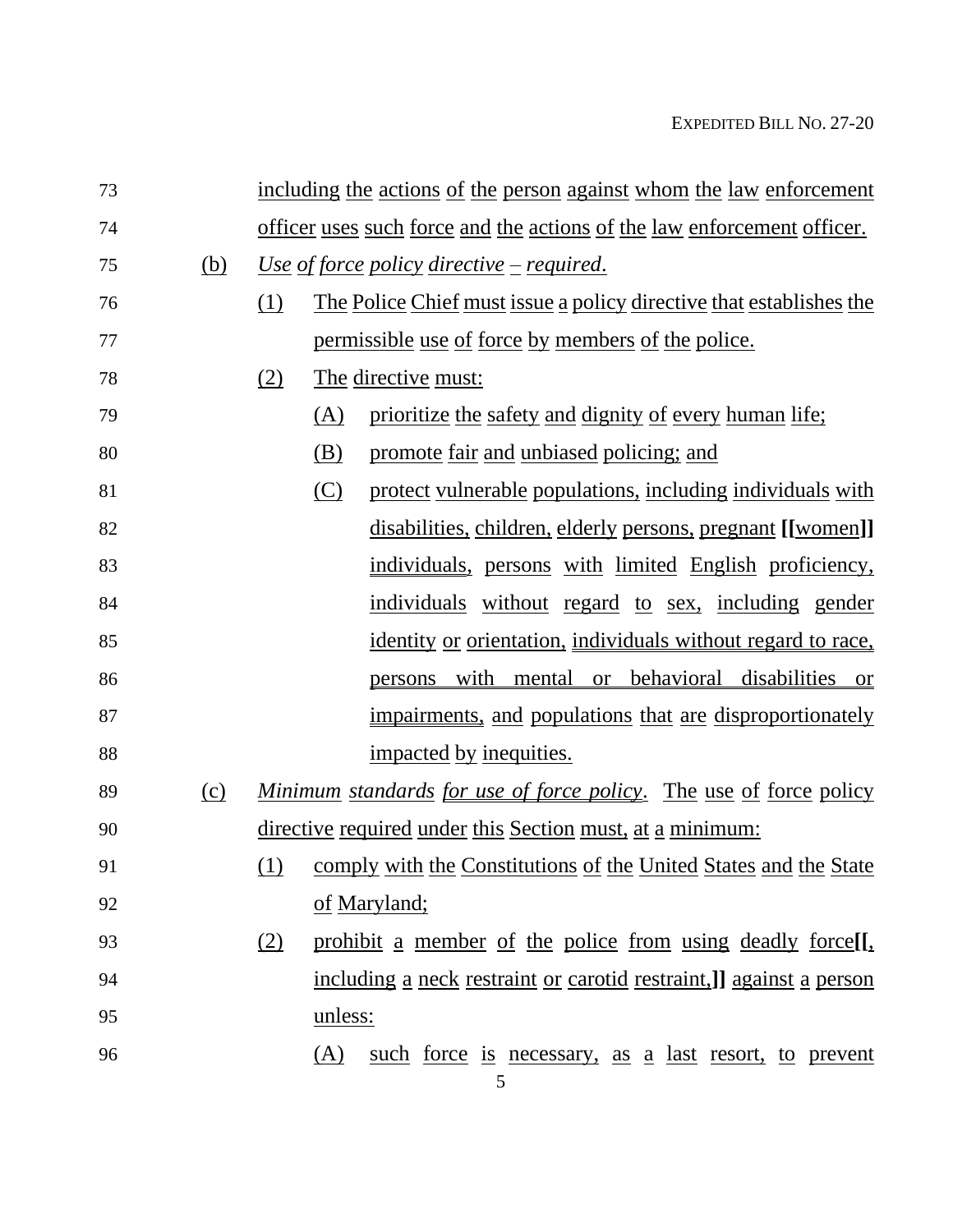| 97  | <u>imminent and serious bodily injury or death to the officer</u>         |
|-----|---------------------------------------------------------------------------|
| 98  | or another person; and                                                    |
| 99  | the use of such force creates no substantial risk of injury<br>(B)        |
| 100 | <u>to a third person; [[and</u>                                           |
| 101 | <u>reasonable alternatives to the use of such force have been</u><br>(C)  |
| 102 | exhausted;]]                                                              |
| 103 | prohibit a member of the police from using deadly force against<br>(3)    |
| 104 | <u>a fleeing person unless:</u>                                           |
| 105 | (A)<br>such force is necessary, as a last resort, to prevent              |
| 106 | imminent and serious bodily injury or death to the officer                |
| 107 | or another person;                                                        |
| 108 | the use of such force creates no substantial risk of injury<br>(B)        |
| 109 | to a third person; and                                                    |
| 110 | reasonable suspicion exists that the fleeing person<br>(C)                |
| 111 | committed a felony that threatened or resulted in death or                |
| 112 | serious bodily injury;                                                    |
| 113 | (4)<br>prohibit a member of the police from striking a restrained         |
| 114 | individual;                                                               |
| 115 | require a member of the police to stop, or attempt to stop,<br>[[(4)]](5) |
| 116 | and to report to a supervisor, another officer who is using               |
| 117 | excessive force, violating the use of force policy, or committing         |
| 118 | $\underline{a}$ crime; [[and]]                                            |
| 119 | $[(5)]$ (6) protect a member of the police from retaliation or            |
| 120 | discipline for taking action under paragraph $[(4)]$ $(5)$ ;              |

6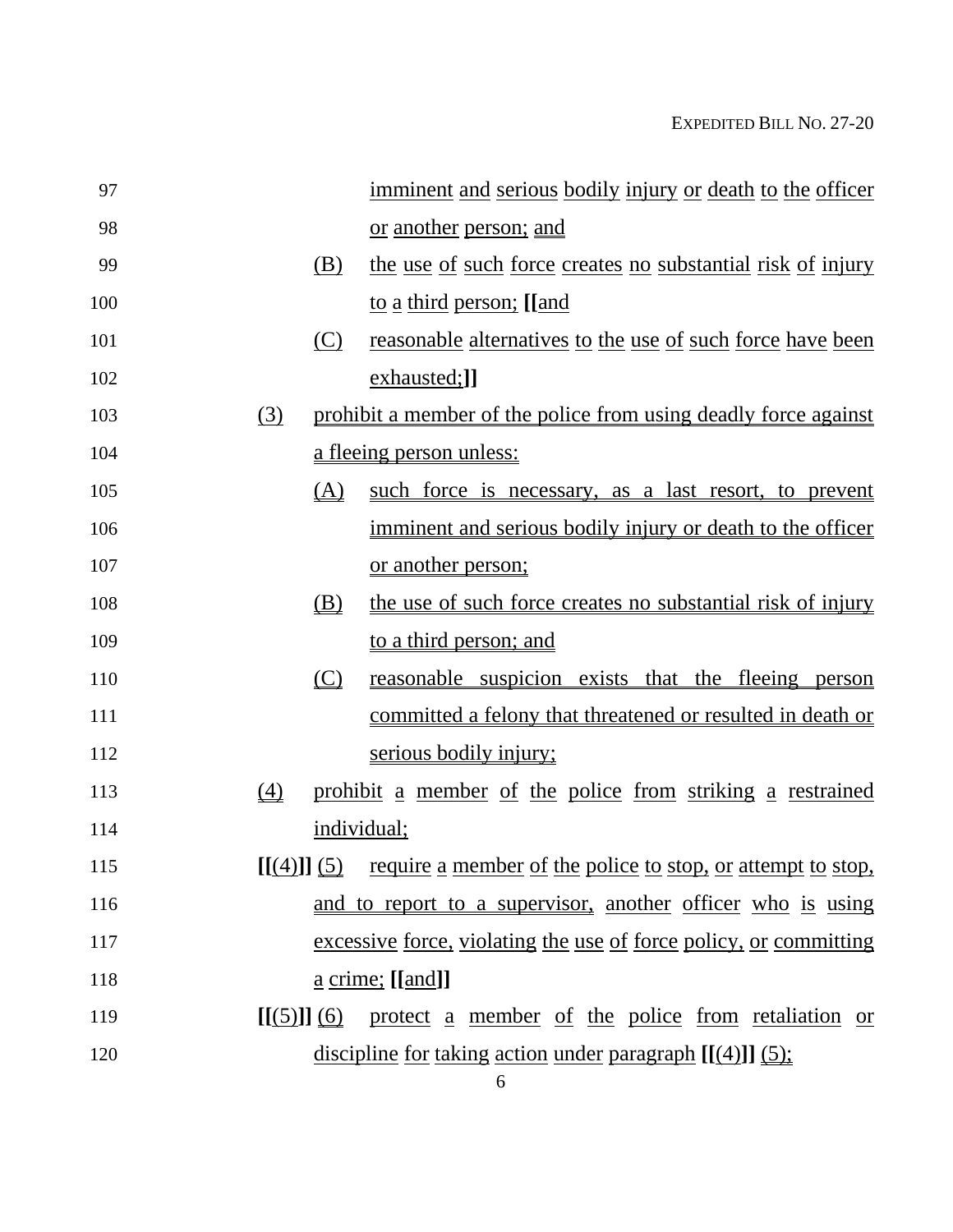| 121 |                                        | (7)  | prohibit a member of the police from using a neck restraint or a               |
|-----|----------------------------------------|------|--------------------------------------------------------------------------------|
| 122 |                                        |      | carotid restraint against an individual;                                       |
| 123 |                                        | (8)  | prohibit a member of the police from shooting from a moving                    |
| 124 |                                        |      | vehicle unless circumstances would authorize the use of deadly                 |
| 125 |                                        |      | force;                                                                         |
| 126 |                                        | (9)  | prohibit a member of the police from shooting at a moving                      |
| 127 |                                        |      | <u>vehicle unless the vehicle is being used as a weapon and the</u>            |
| 128 |                                        |      | circumstances would authorize the use of deadly force; and                     |
| 129 |                                        | (10) | prohibit any less lethal force unless such less lethal force is                |
| 130 |                                        |      | necessary and proportional in order to effectuate an arrest of a               |
| 131 |                                        |      | person who the officer has probable cause to believe has                       |
| 132 |                                        |      | committed a criminal offense, and only after exhausting                        |
| 133 |                                        |      | alternatives to the use of such force.                                         |
| 134 | (d)                                    |      | <u>Policy directive regarding knocking and announcing entry into a</u>         |
| 135 |                                        |      | <u>residence - required. The Chief of Police must issue a policy directive</u> |
| 136 |                                        |      | that regulates when a member of the police may:                                |
| 137 |                                        | (1)  | seek or participate in the execution of no-knock warrants; or                  |
| 138 |                                        | (2)  | enter private premises without first knocking and announcing the               |
| 139 |                                        |      | member's presence.                                                             |
| 140 | $\underline{\underline{\mathrm{(e)}}}$ |      | Minimum requirements for policy directive regarding no-knock entries           |
| 141 |                                        |      | <i>into private premises.</i> The policy directive issued under subsection (d) |
| 142 |                                        |      | must, at a minimum, require that:                                              |
| 143 |                                        | (1)  | only an officer assigned to the Montgomery County Police                       |
| 144 |                                        |      | Special Weapons and Tactics (SWAT) Team may participate in<br>7                |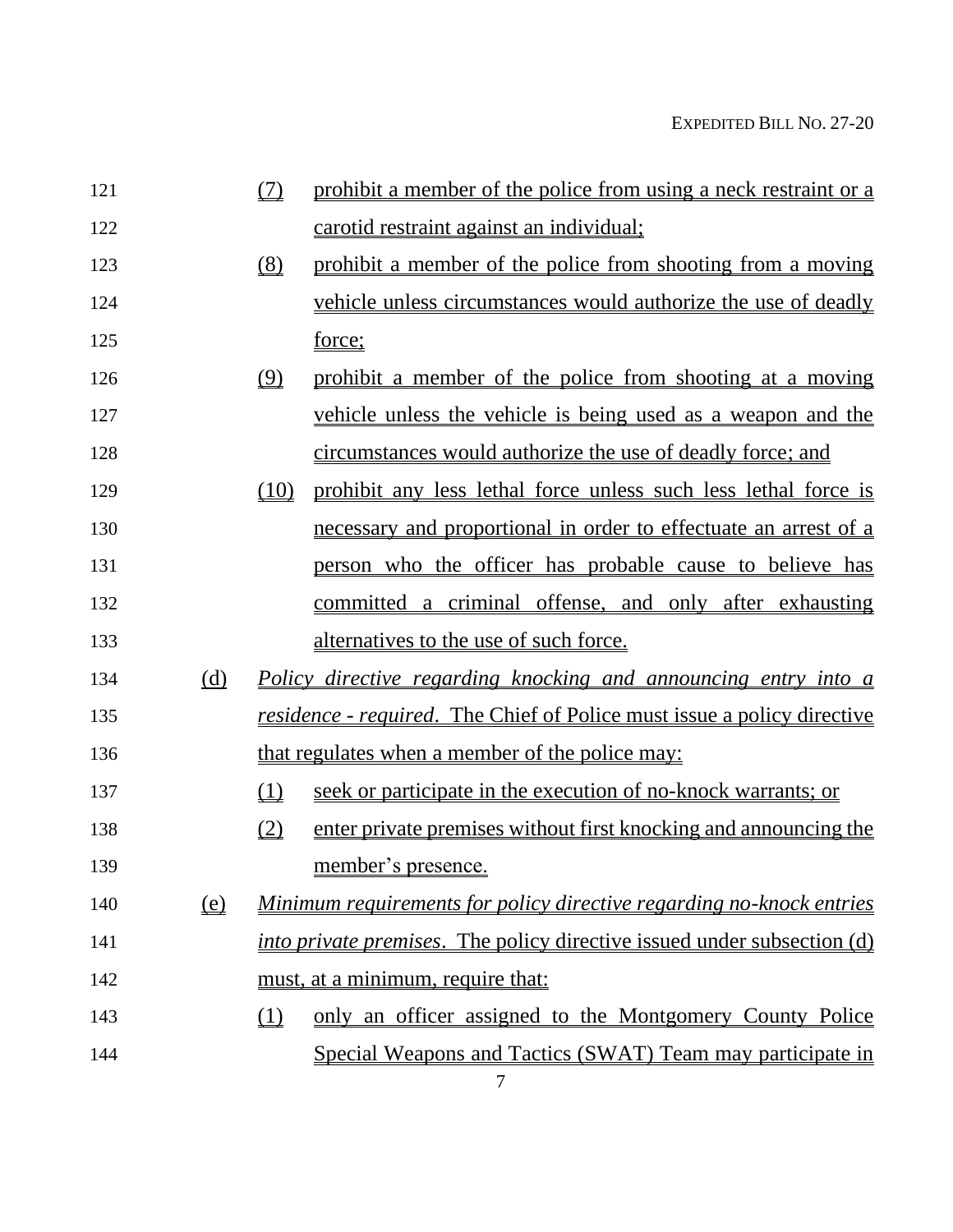| 145 |                  |                          |                             | the execution of a no-knock warrant;                        |
|-----|------------------|--------------------------|-----------------------------|-------------------------------------------------------------|
| 146 | $\left(2\right)$ |                          |                             | a member of the police may not enter into private premises  |
| 147 |                  |                          |                             | without first knocking and announcing the member's presence |
| 148 |                  | <u>unless:</u>           |                             |                                                             |
| 149 |                  | (A)                      |                             | exigent circumstances exist;                                |
| 150 |                  | <u>(B)</u>               |                             | other methods of serving a warrant, including methods       |
| 151 |                  |                          |                             | which would mitigate risk, have been considered and have    |
| 152 |                  |                          |                             | been determined to:                                         |
| 153 |                  |                          | <u>i.</u>                   | pose unacceptable risk to the life or safety of             |
| 154 |                  |                          |                             | executing officers or another person; or                    |
| 155 |                  |                          | <u>ii.</u>                  | be futile;                                                  |
| 156 |                  | $\underline{\mathbb{C}}$ |                             | the crime being investigated is:                            |
| 157 |                  |                          | $\underline{\underline{1}}$ | a crime of violence as defined in Section $14-101(a)$       |
| 158 |                  |                          |                             | of the Criminal Law Article of the Maryland Code;           |
| 159 |                  |                          | <u>іі.</u>                  | related to firearms possession;                             |
| 160 |                  |                          | <u>iii.</u>                 | related to a warrant obtained under Section 5-607 of        |
| 161 |                  |                          |                             | the Public Safety Article of the Maryland Code;             |
| 162 |                  |                          | <u>iv.</u>                  | <u>related to child abuse;</u>                              |
| 163 |                  |                          | $\underline{\underline{V}}$ | <u>related to child pornography;</u>                        |
| 164 |                  |                          | <u>vi.</u>                  | related to domestic violence; or                            |
| 165 |                  |                          | <u>vii.</u>                 | related to terrorism; and                                   |
| 166 |                  | (D)                      |                             | at least one of the following factors is present:           |
| 167 |                  |                          | $\underline{\underline{1}}$ | reasonable suspicion that a person is present at the        |
| 168 |                  |                          |                             | <u>location who has demonstrated a propensity for</u>       |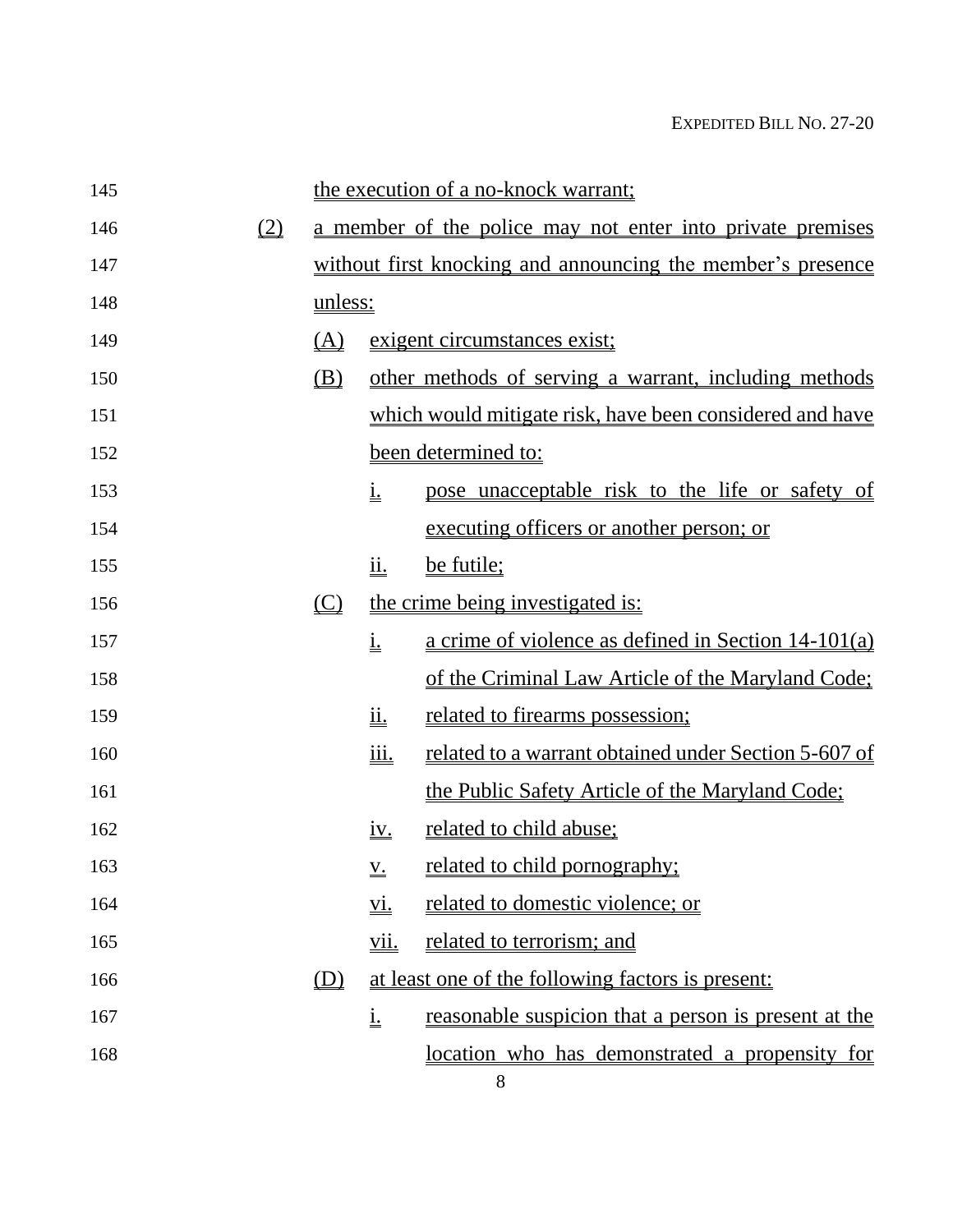| 169 |                                | violence; or                                                                              |
|-----|--------------------------------|-------------------------------------------------------------------------------------------|
| 170 |                                | $\underline{\text{ii}}$ .<br><u>reasonable suspicion that entry into the location has</u> |
| 171 |                                | been fortified, is "booby trapped", or has unique                                         |
| 172 |                                | characteristics which would make knocking and                                             |
| 173 |                                | announcing one's presence inherently unsafe; and                                          |
| 174 |                                | (3)<br>a member of the police may not enter private premises without                      |
| 175 |                                | <u>first knocking and announcing the member's presence if the sole</u>                    |
| 176 |                                | purpose of entering the premises is to prevent the destruction of                         |
| 177 |                                | evidence.                                                                                 |
| 178 | $\underline{\bigoplus}$        | The Chief of Police annually must provide a public report indicating                      |
| 179 |                                | the number of no-knock search warrants served by the Montgomery                           |
| 180 |                                | County Police SWAT team, including statistics on the number of                            |
| 181 |                                | warrants served:                                                                          |
| 182 |                                | on behalf of the Montgomery County Police Department; and<br>(1)                          |
| 183 |                                | (2)<br>on behalf of another agency at a location within Montgomery                        |
| 184 |                                | County.                                                                                   |
| 185 | $\left( \underline{g} \right)$ | The Chief of Police, in consultation with impacted persons, the Police                    |
| 186 |                                | Advisory Commission, communities, and organizations, including                            |
| 187 |                                | representatives of civil and human rights organizations, victims of                       |
| 188 |                                | police use of force, and representatives of law enforcement                               |
| 189 |                                | associations, must provide written guidance regarding:                                    |
| 190 |                                | (1)<br>the types of less lethal force and deadly force that are prohibited                |
| 191 |                                | under this Section; and                                                                   |
| 192 |                                | how a law enforcement officer may assess whether the use of<br>$\left(2\right)$           |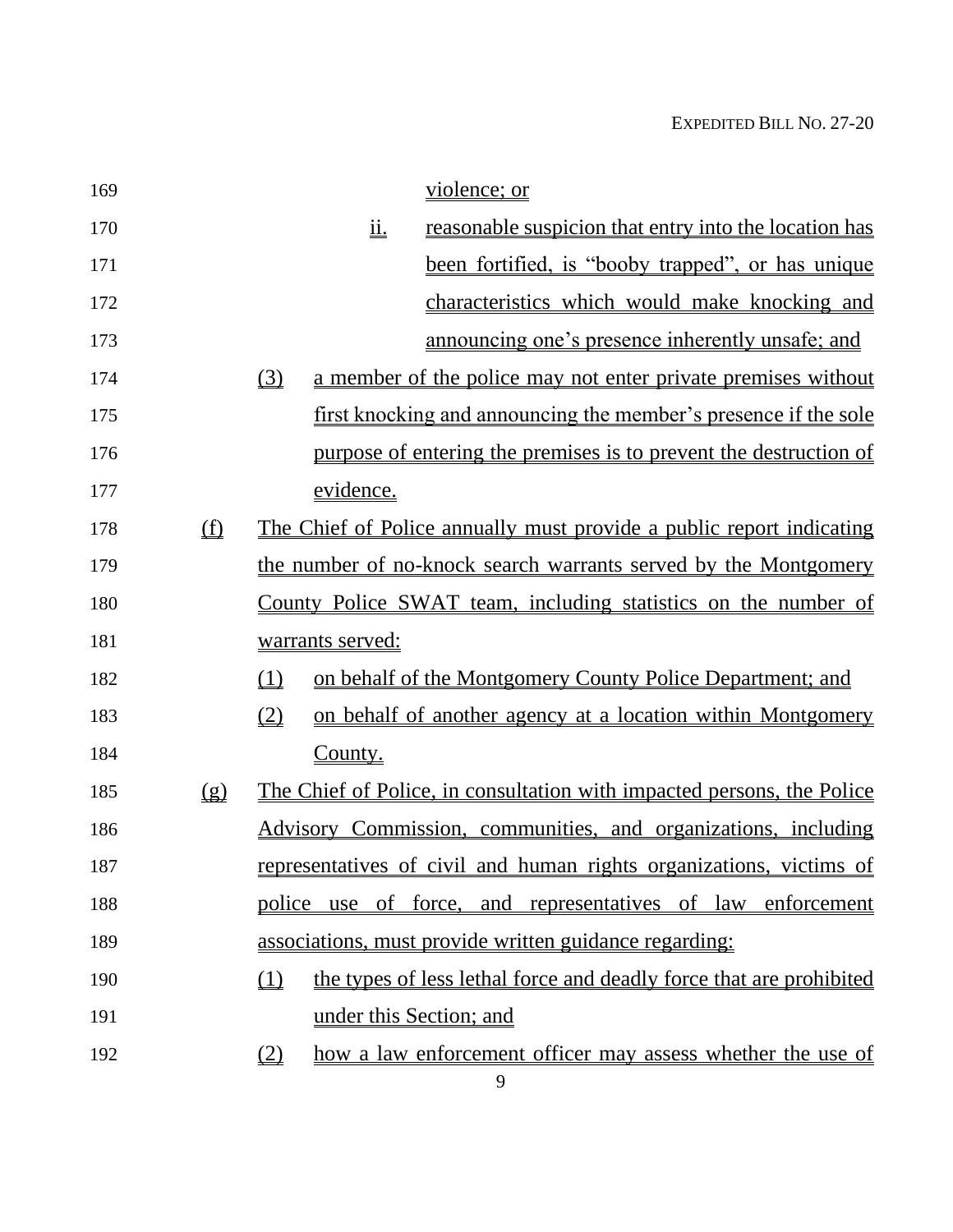| 193 |                          |     |                      | force is appropriate and necessary, and how to use the least                                          |
|-----|--------------------------|-----|----------------------|-------------------------------------------------------------------------------------------------------|
| 194 |                          |     |                      | amount of force necessary, when interacting with all individuals,                                     |
| 195 |                          |     | including:           |                                                                                                       |
| 196 |                          |     | <u>(A)</u>           | <u>pregnant individuals;</u>                                                                          |
| 197 |                          |     | <u>(B)</u>           | children and youth under age 21;                                                                      |
| 198 |                          |     | (C)                  | elderly persons;                                                                                      |
| 199 |                          |     | (D)                  | persons with mental, behavioral, or physical disabilities or                                          |
| 200 |                          |     |                      | impairments;                                                                                          |
| 201 |                          |     | <u>(E)</u>           | persons experiencing perceptual or cognitive impairments                                              |
| 202 |                          |     |                      | <u>due to use of alcohol, narcotics, hallucinogenic, or other</u>                                     |
| 203 |                          |     |                      | <u>drugs;</u>                                                                                         |
| 204 |                          |     | (F)                  | persons suffering from serious medical conditions; and                                                |
| 205 |                          |     | $\left($ G $\right)$ | persons suffering from mental health concerns.                                                        |
| 206 | $[[(d)]](\underline{h})$ |     |                      | <i><u>Scope of directive. The policy [[directive]] directives established scope of directives</u></i> |
| 207 |                          |     |                      | <u>under this Section:</u>                                                                            |
| 208 |                          | (1) |                      | <u>must dictate the conduct of members of the county police in the</u>                                |
| 209 |                          |     |                      | performance of their duties; [[and]]                                                                  |
| 210 |                          | (2) |                      | must not be construed to alter standards of civil or criminal                                         |
| 211 |                          |     | <u>liability;</u>    |                                                                                                       |
| 212 |                          | (3) |                      | must not be construed to create private rights enforceable by any                                     |
| 213 |                          |     |                      | person or individual; and                                                                             |
| 214 |                          | (4) |                      | must not be construed to alter state or federal rules of evidence.                                    |
| 215 | [[(e)]                   |     |                      | <i>Collective bargaining.</i> The minimum standards of the policy directive                           |
| 216 |                          |     |                      | under subsection (c) of this Section:                                                                 |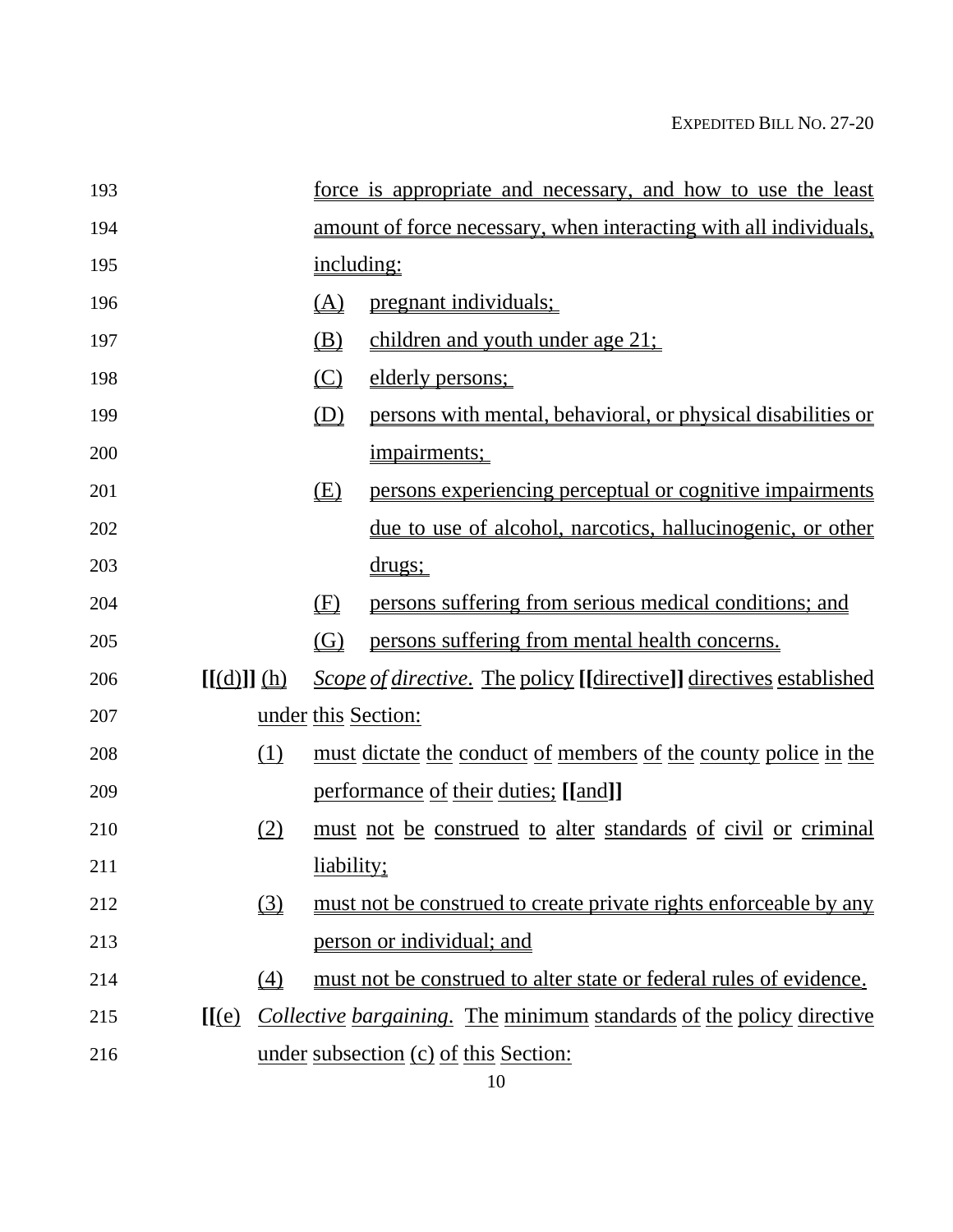| 217 | (1) | <u>must not be construed to be mandatory subjects of collective</u>                     |
|-----|-----|-----------------------------------------------------------------------------------------|
| 218 |     | bargaining under Section $33-80(a)$ ; and                                               |
| 219 | (2) | must be considered employer rights not subject to collective                            |
| 220 |     | bargaining under Section 33-80(b).]                                                     |
| 221 |     | Secs. [35-22] 35-23 – 35-26. Repealed by 1979 L.M.C., ch. 6, § 2.                       |
| 222 |     | Sec. 2. Expedited Effective Date. The Council declares that this legislation            |
| 223 |     | is necessary for the immediate protection of the public interest. This Act takes effect |
| 224 |     | on the date on which it becomes law.                                                    |
| 225 |     | Sec. 3. Implementation. The Police Chief must issue the Huse of force                   |
| 226 |     | policy]] policies required under this Act, and the written guidance required under      |
| 227 |     | this Act, within 6 months after the effective date of the Act.                          |